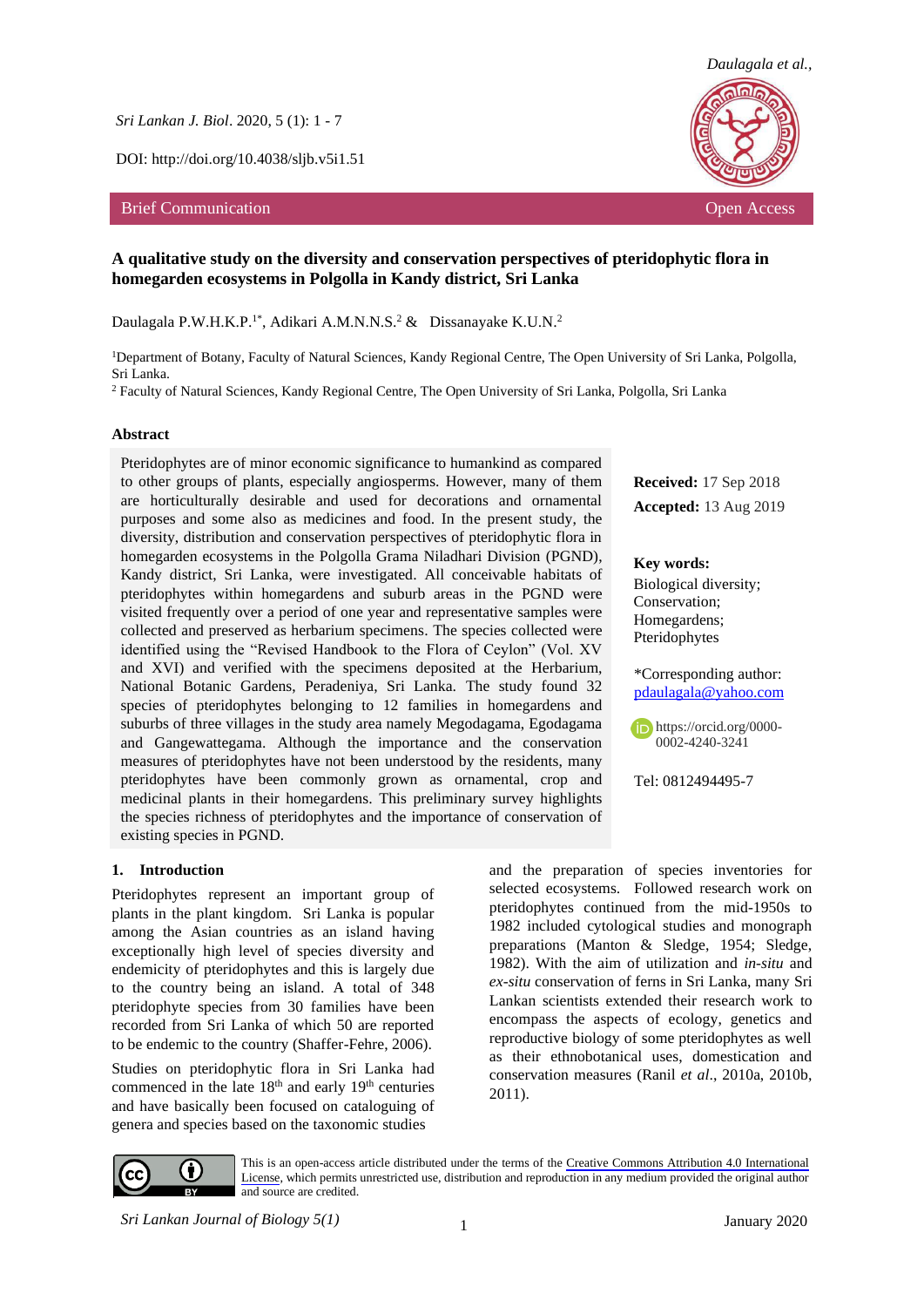Pteridophytes are non-flowering seedless vascular plants growing densely in moist shady habitats in temperate and tropical forests. The majority of them are terrestrial, but some are epiphytic while others are lithophytic or hydrophytic. Pteridophytes are of minor economic significance to mankind as compared to other groups of plants, especially angiosperms. However, some pteridophytes are used for decoration and ornamental purposes and can be grown as indoor or outdoor plants under varied shade levels. In addition, some members such as *Pteris vittata* L. accumulates arsenic in their fronds, the first fern identified as a natural arsenic hyper accumulator (Xie e*t al*., 2009) and so helps in environmentally friendly phytoremediation processes. Further, several species are used as medicine and food (Mannan *et al.*, 2008).

Tropical homegardens are considered as agroecosystems which have a unique micro climate and support rich species and genetic diversity (Agbogidi & Adolor, 2013). These gardens are not only important sources of food, fodder, firewood, medicines, spices, ornamental plants and construction materials, but are also well suited for *in situ* conservation of a wide range of plant genetic resources. A large number of pteridophytes are cultivated as ornamental plants in homegardens due to their aesthetic value stemming from their delicate beauty. Their elegant fronds are used for decorative purposes. Most species are shade and moisture loving and luxuriously grow within interiors of forests. However, as they are strongly adaptable to grow in different environments, sunloving species can be found growing well in tree canopies and on roadsides. Ranil and Pushpakumara (2005) documented that some of the native pteridophytes such as *Asplenium nidus* L., *Cyathea crinita* (Hook.) Copel., *Cyathea walkerae* (Hook.), *Drynaria quercifolia* (L.) J Smith, *Ophioglossum pendulum* L. and *Huperzia* sp. are grown in both outdoor and indoor environments by local communities. Ranil *et al*. (2015) further documented that the floriculture industry in Sri Lanka is dominated by some exotic pteridophytes such as *Nephrolepis* spp., *Adiantum* spp., *Davallia* spp., *Asplenium* spp. and *Platicerum* spp. Nevertheless, currently many pteridophytic species are under threat due to various anthropogenic activities such as degradation and destruction of their habitats, commercial collection, pathogens, predators and invasive species, climatic changes and environmental pollution (Arcand & Ranker, 2008). Therefore, it is necessary to raise public awareness on sustainable utilization of the existing pteridophyte taxa, promoting *ex-situ* and *in-situ* conservation and domestication.

There are no documented information on pteridophytes in homegarden ecosystems in Sri Lanka. Therefore the primary objectives of the present study were to inventorize the diversity, distribution and conservation measures of pteridophyte taxa found in selected homegarden ecosystems in Polgolla Grama Niladhari Division and to prepare herbarium specimens for future reference.

### **2. Materials and Methods**

#### *2.1 Study site*

The study site is approximately  $1/2$  km<sup>2</sup> and includes three villages namely Egodagama, Gangewattegama and Megodagama in Kandy district in the Central highlands of Sri Lanka. The sampled locations are shown in Figure 1.



**Figure 1.** A sketch of the study area showing the locations of the sampling sites - Gangewattegama, Egodagama and Megodagama

The land area of Polgolla is not highly cultivated and hence most of the natural vegetation is still intact. The tropical climate with high humidity  $($ 0.65 p/pet), evenly distributed rainfall throughout the year (except the dry spell during January to March), moderate temperature  $(24 \text{ °C}$  mean annual) and the soil type provide ideal conditions for a flourishing growth of pteridophytes.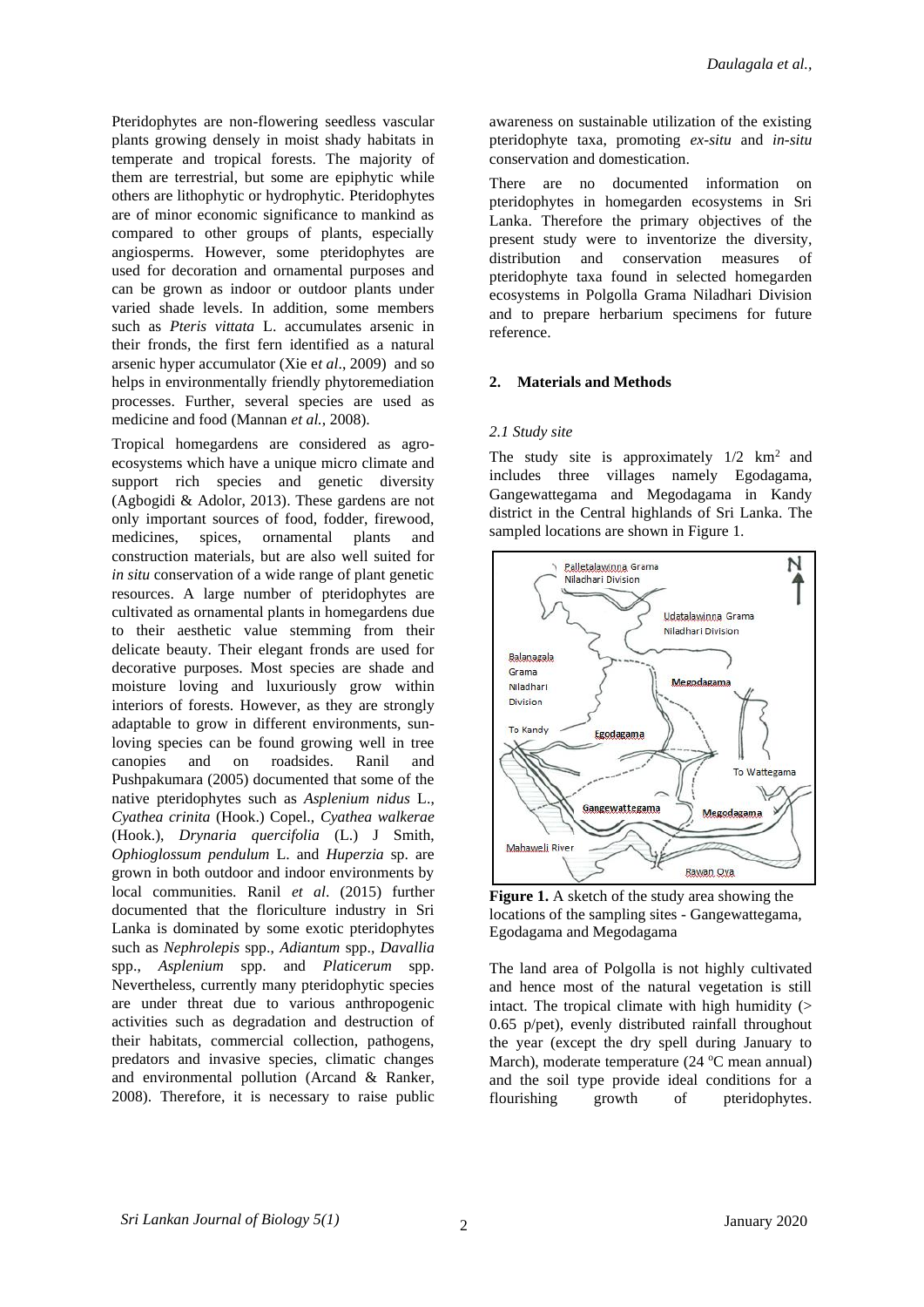### *2.2 Collection of fern species*

All localities within the homegardens in the Polgolla Grama Niladhari Division (PGND) which are ideally favourable for growth of fern flora were surveyed. During the survey, every conceivable

### *2.3 Taxonomic Identification*

The species were recorded, photographed and identified using the "Revised Handbook to the Flora of Ceylon" (Vol. XV and XVI) and verified with the specimens deposited at the National Herbarium, Royal Botanic Gardens, Peradeniya, Sri Lanka.

### **3. Results**

### *3.1 Diversity of pteridophytes*

The survey revealed the presence of a total of 32 species in 19 genera of pteridophytes within the Polgolla Grama Niladhari Division, representing 12 families (Table 1).

Among the 12 families, Pteridaceae was the dominant family represented by 12 species, which was followed by Polypodiaceae and Nephrolepidaceae consisting of 4 species each (Figure 2). Lycophytes were represented only by two families, Lycopodiaceae and Sellaginellaceae. All species of Pteridaceae were found to be terrestrial. It was evident that the species of Pteridaceae such as *Adiantum caudatum, Adiantum capillus-veneris, Nephrolepis cordifolia* and *Hemionitis arifolia* thrive well in many homegardens, roadsides and shady and hilly areas of the study site.

# *3.2 Pteridophytes with ornamental features*

Except for a few species of pteridophytes, the majority found in this study site had an ornamental value and showed many of the characteristic features of ornamental pteridophytes such as decorative fronds, attractive leaf arrangements and their overall delicate appearance. Based on the visual observation, species such as *Nephrolepis cordifolia, Nephrolepis falcata, Nephrolepis hirsutula, Adiantum capillus-veneris, Pteris vittata, Pteris ensiformis* and *Angiopteris evecta* were commonly found in many homegardens. According to the National Red List 2012 of Sri Lanka, *Huperzia squarrosa* was the only endemic ornamental species found and it was present only in a very few homegardens during this study. Those used as ornamentals were *Nephrolepis cordifolia, Nephrolepis falcata, Adiantum capillus-veneris, Huperzia squarrosa, Asplenium nidus* and *Drynaria quercifolia* and these plants were more

frequent in homegardens. Commonly known as the bird's nest fern, *Asplenium nidus* was found in many homegardens growing terrestrially on the ground, in pots and rarely epiphytically on trees. Due to its entire bright green large fronds and the ability to grow well in outdoor and indoor areas, this plant was popular among the residents in the area.

# *3.3 Habitat distribution of pteridophytic flora*

Pteridophytes found in this study area were in diverse habitats. Among them, 24 were terrestrial (75 %), 6 epiphytic or epilithic (19 %) and 2 aquatic species (06 %). The two aquatic fern species were from two genera namely *Salvinia molesta* and *Azolla pinnata.* The latter is the only known fern with a symbiotic association with nitrogen fixing cyanobacterium *Anabaena azollae.* This cyanobacterium shows a high rate of nitrogen fixation and thus this fern is suitable as a biofertilizer, limiting the use of synthetic nitrogen (Kollah *et al.,* 2016). In addition, *Azolla* seems to be an excellent candidate for removal, disposal, and recovery of heavy metals from the polluted aquatic ecosystems (Arora *et al*. [2006\)](https://www.ncbi.nlm.nih.gov/pmc/articles/PMC3357840/#CR7). Their distribution was restricted to the patchy water bodies close to paddy fields and in some man made ponds found in homegardens. The majority was terrestrial ferns and predominantly found along roadsides (lanes, footpaths and main roads) and in some partially exposed or shady areas close to water bodies and in slopes or hilly areas of the study site.

# *3.4 Conservation perspectives*

During this study, in addition to surveying the distribution of pteridophytes in the Polgolla area, some common and obvious threats for growing them in homegardens were also noted. At present some pteridophytic species recorded (e.g. *Huperzia squarrosa*) are listed as Endangered (EN) (MOE 2012) due to various anthropogenic activities or natural causes. However, some species (e.g. *Adiantum caudatum* and *Adiantum capillusveneris*) were typically found growing luxuriously in wet shady places in many homegardens, slopes and hilly areas, and on roadsides.

Many pteridophytes can grow in diverse soils and a small piece of a healthy rhizome is capable of producing a new plant.

*Sri Lankan Journal of Biology 5(1)* January 2020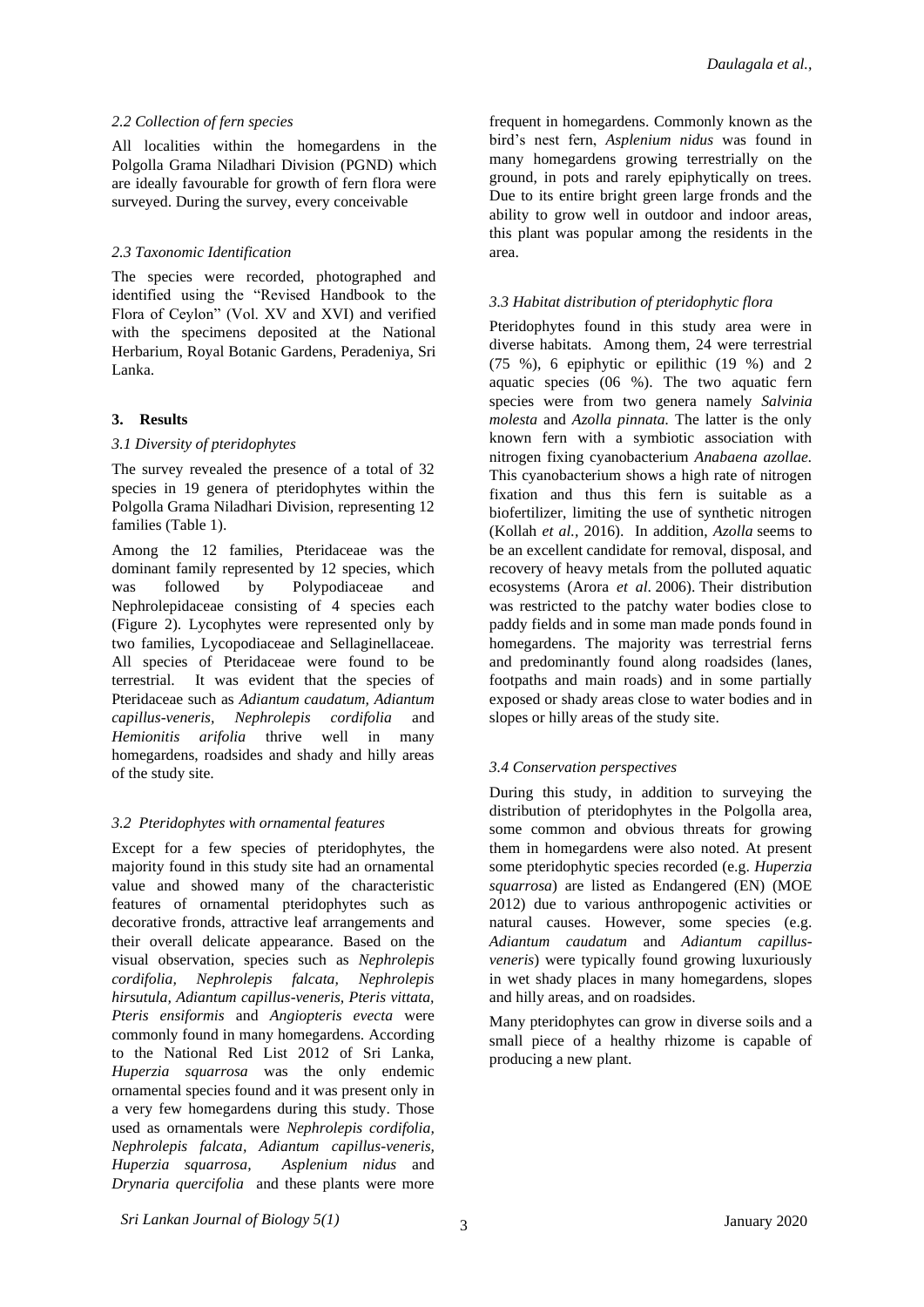

**Figure 2.** Families of pteridophytes recorded in the Polgolla Grama Niladhari Division and the number of species found in each family

| Table 1: List of pteridophytic flora recorded in Polgolla Grama Niladhari Division, their families, common |  |
|------------------------------------------------------------------------------------------------------------|--|
| habitats and possible valued features as ornamental plants.                                                |  |

| <b>Botanical name</b>                            | Family           | Habitat | <b>Ornamental</b><br>features |
|--------------------------------------------------|------------------|---------|-------------------------------|
|                                                  |                  |         |                               |
| Asplenium decrescens Kunze                       | Aspleniaceae     | EP/EL   | BP, DF, PP                    |
| Asplenium nidus L.                               | Aspleniaceae     | EP/EL   | DF, PP                        |
| Azolla pinnata R. Br.                            | Azollaceae       | A       |                               |
| Blechnum orientale L.                            | Blechnaceae      | TE      | BP, DF, PP                    |
| Huperzia squarrosa (G. Forst.) Trevis.           | Lycopodiaceae    | EP/EL   | HP                            |
| Angiopteris evecta (Forst.) Hoffm.               | Marattiaceae     | TE      | BP, DF, PP                    |
| Nephrolepis biserrata (Sw.) Schott               | Nephrolepidaceae | TE      | BP, DF, PP                    |
| Nephrolepis cordifolia (L.) C.Presl              | Nephrolepidaceae | TE      | BP, DF, PP                    |
| Nephrolepis falcata (Cav.) C.Chr.                | Nephrolepidaceae | TE      | BP, DF, PP                    |
| Nephrolepis hirsutula (G. Forst.) C.Presl        | Nephrolepidaceae | TE      | BP, DF, PP                    |
| Drynaria quercifolia (L.) J. Smith               | Polypodiaceae    | EP/EL   | DF, HP                        |
| Pyrrosia heterophylla (L.) Price                 | Polypodiaceae    | EP/EL   | DF                            |
| Pyrrosia lanceolata (L.) Farw.                   | Polypodiaceae    | EP/EL   | DF                            |
| Microsorum scolopendrium (Burm. f.) Copel.       | Polypodiaceae    | TE      | DF, PP                        |
| Adiantum caudatum L.                             | Pteridaceae      | TE      | BP, DF, PP                    |
| Adiantum capillus-veneris L.                     | Pteridaceae      | TE      | BP, DF, PP                    |
| Adiantum hispidulum Sw.                          | Pteridaceae      | TE      | BP, DF, PP                    |
| Adiantum diaphanum Blume                         | Pteridaceae      | TE      | BP, DF, PP                    |
| Adiantum latifolium Lam.                         | Pteridaceae      | TE      | BP, DF, PP                    |
| Pityrogramma dealbata (C. Presl) Tryon           | Pteridaceae      | TE      | BP, DF, PP                    |
| Hemionitis arifolia (Burm.) T. Moore             | Pteridaceae      | TE      | BP, DF, PP                    |
| (Syn. Parahemionitis arifolia (Burm.) Panigrahi) |                  |         |                               |
| Doryopteris concolor (Langsd. & Fisch) Kuhn      | Pteridaceae      | TE      | BP, DF, PP                    |
| Pteris ensiformis Burm.f.                        | Pteridaceae      | TE      | BP, DF, PP                    |
| Pteris multiaurita J. Agardh                     | Pteridaceae      | TE      | BP, DF, PP                    |
| Pteris quadriaurita Retz                         | Pteridaceae      | TE      | BP, DF, PP                    |
| Pteris vittata L.                                | Pteridaceae      | TE      | BP, DF, PP                    |
| Salvinia molesta Mitch.                          | Salviniaceae     | A       |                               |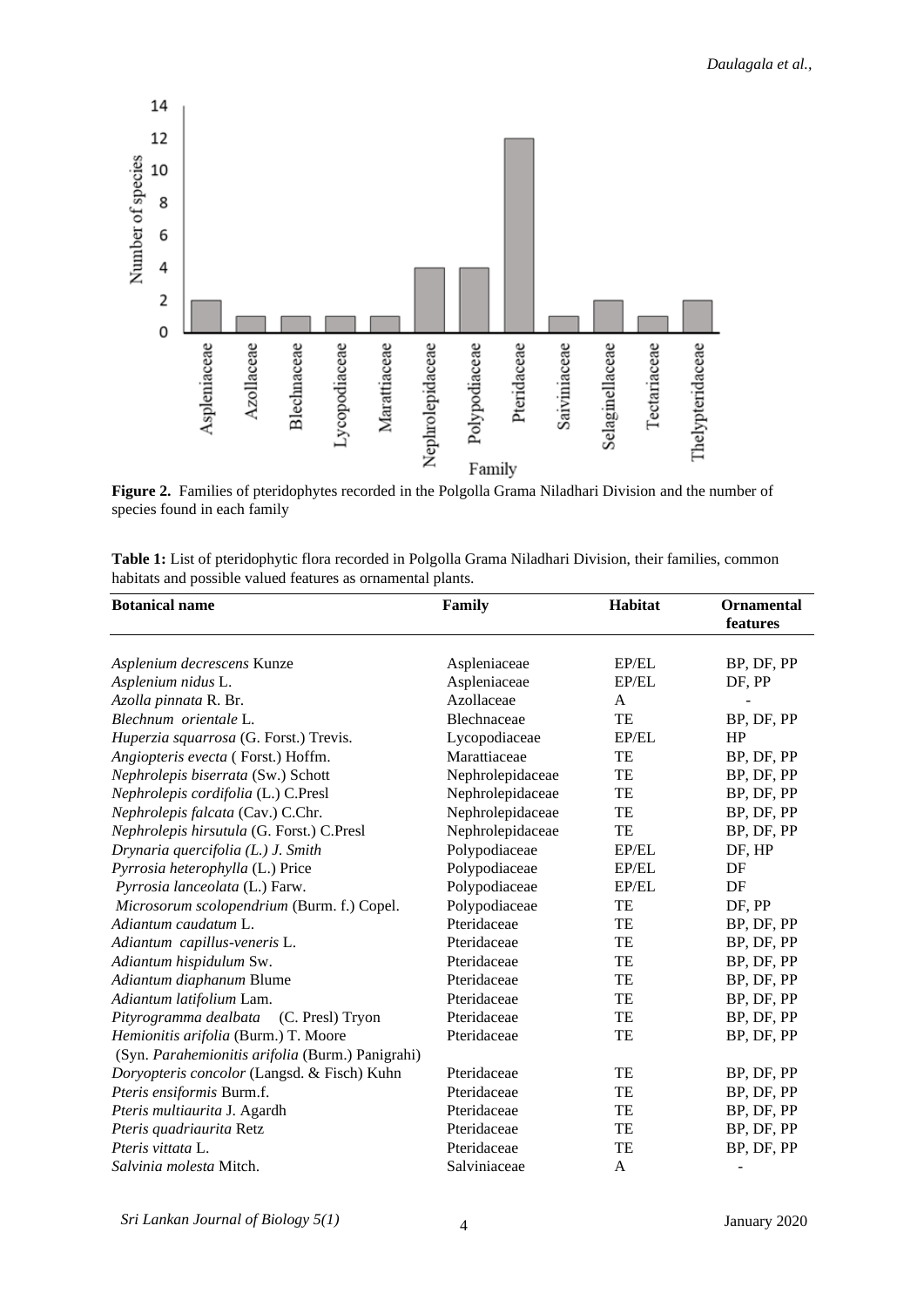| <i>Selaginella crassipes Spring</i>                  | Selaginellaceae  | <b>TE</b> | DF. CR     |
|------------------------------------------------------|------------------|-----------|------------|
| Selaginella sp.                                      | Selaginellaceae  | TE        | DF. CR     |
| Tectaria zeilanica (Houtt) Sledge                    | Tectariaceae     | TE        | BP. DF. PP |
| <i>Cyclosorus</i> tylodes (kunze)                    | Thelypteridaceae | TE        | BP. DF. PP |
| <i>Christella dentata</i> (Forssk.) Brownsey & Jermy | Thelypteridaceae | TE        | BP, DF, PP |

(Habitats denoted as A – Aquatic, EP- Epiphytic, EL- Epilithic, TE- Terrestrial and ornamental features denoted as  $DF -$ Decorative fronds;  $PP -$ Pot plants;  $BP -$ Bed plants;  $HP -$ Hanging plants and  $CR -$ Creeping plants)

Since many of these plants have a rapid vegetative growth rate, most gardeners had a concern about the competition between these species and their agricultural crops for nutrients and other growth requirements and are hence considered as a major threat to their economically important crops.

As such competitors can cause damage through displacement of some desirable plants in homegardens, many gardeners used to control the growth or eliminate those that are deemed to be aggressive in growth. *Asplenium nidus* was given prominence as an ornamental plant and is typically found to be grown in pots, particularly when the space is limited. However, unfortunately, assuming that species such as *Asplenium, Drynaria* and *Pyrrosia* growing as epiphytes on tree trunks and branches as parasitic pteridophytes (but not so and therefore do not harm the hosts), some gardeners have taken steps to eradicate them from their homegardens. Therefore, conservation of many pteridophytic species is a vital factor and it is almost entirely dependent upon the protection of their habitats. In addition to habitat loss, spreading of invasive plant species, environmental pollution and erosion of soil can be considered as some of the common threats affecting the pteridophytic diversity in the study area. As utilization of ferns is not properly regulated, research on *ex-situ* or *in-situ* conservation of these species may be critical.

# **4. Discussion**

Ornamental plants are plants that are grown for decorative purposes in gardens and landscapes for their beautiful flowers and/or elegant leaves (Kochhar, 2009).Though pteridophytes are nonflowering plants, due to the attractiveness and elegance of their fronds as well as their ability to grow well in different habitats where shade and moisture is prevalent, the majority of them can be used as ornamental plants in floriculture industry in Sri Lanka. Further, in comparison to other plant taxa, pteridophytes show many other favourable features important in the floriculture industry such as year round production, the lower effort needed for production and thus the lower labour cost, the lower susceptibility to pests and diseases and the ability to grow on the ground, in pots and as epiphytes on tree trunks and hanging baskets.

The species richness of pteridophytes along shady footpaths and narrow lanes connecting neighbouring houses and those leading to paddyfields and other croplands was considerably high compared to that along the main roads. These species were seen to grow well in moist and shady places in the gardens where other plants generally cannot grow. In terms of abundance, this study recorded that the species such as *Adiantum caudatum, Adiantum capillus-veneris, Hemionitis arifolia, Blechnum orientale, Selaginella crassipe*s and *Nephrolepis biserrata* were predominant in many homegardens and other shady areas as well as along roadsides in all three villages and were commonly recorded in varied habitats such as on the ground, in pots, as epiphytes tied to tree trunks and in hanging pots. As reported by Arcand & Ranker (2008), the main threat for the pteridophytes are habitat degradation and habitat destruction, commercial collection, pathogens and predators, climate or microclimate change, environmental pollution and competition with invasive species.

Generally a homegarden is an area of land around a family home, where fruit trees, vegetables, foliage and flowering plants and medicinal plants etc. are purposefully cultivated. Many homegardens located within the study area displayed a mixture of different types of such plants, with fruit trees and other agricultural crops being predominant. In such places, the existence of pteridophytic species was highly limited, since priority was given for optimization of economically important agricultural crops, in which the harvest could be used for home consumption or for selling in small quantities for an additional income. Under such situations, steps have to be taken for conservation of at least horticulturally desirable species in the Botanic Gardens in different parts of the country, before many of them become endangered or permanently extinct.

Due to the favourable climatic conditions, there has been an increasing demand particularly for growing ornamental plants (flowering and foliage plants) in both urban and rural areas in Kandy. The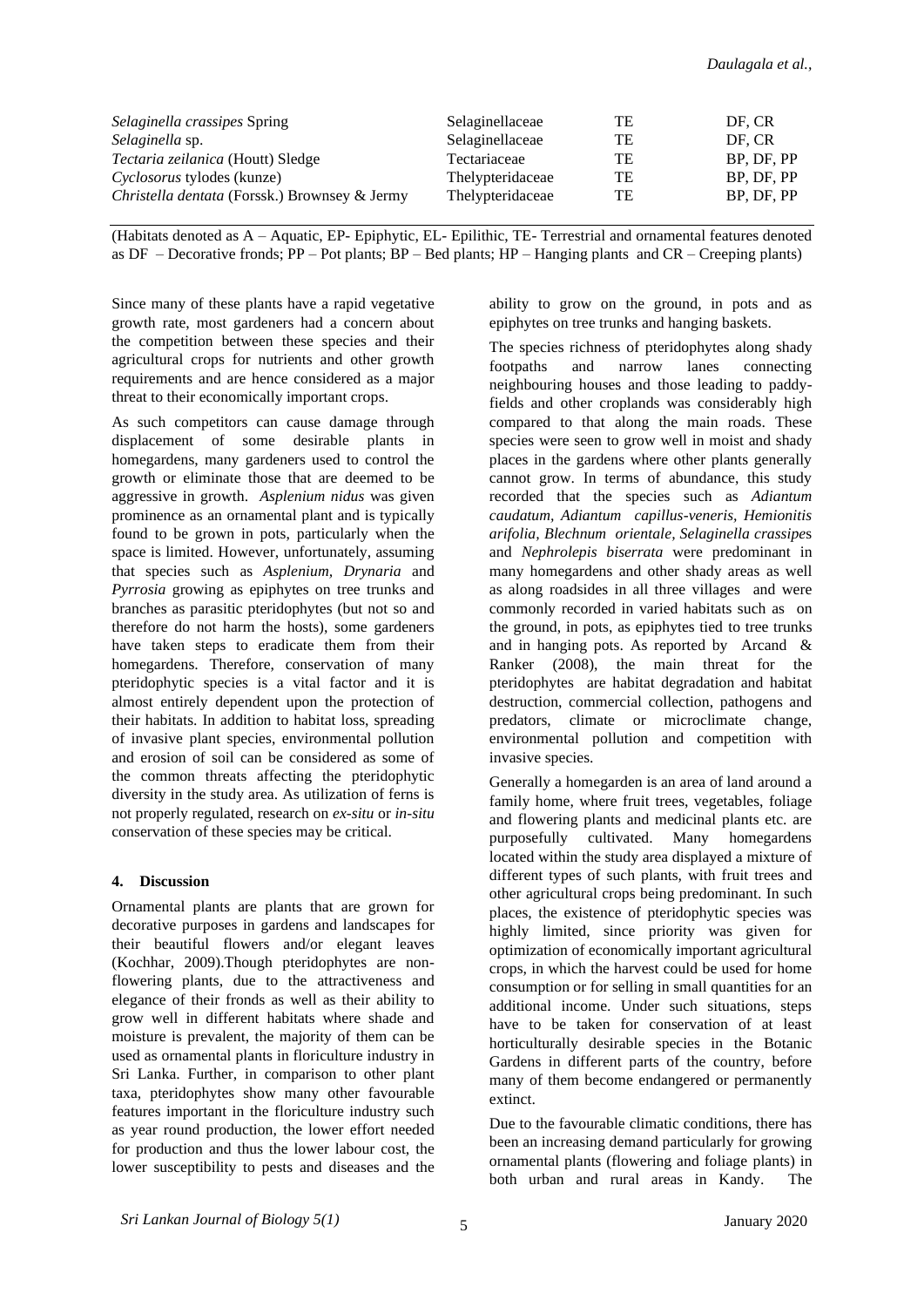ornamental nursery business has therefore developed on a large scale in areas in and around the Kandy city. Among the different varieties of foliage plants, a large number of pteridophytes are considered to be highly prized for both indoor and outdoor gardening. Planting pteridophytes, whether indoors or outdoors need less attention compared to flowering plants. Hence most of the nursery owners and suppliers collect large quantities of such species for a low price from gardeners which is seen as a threat to rare species as well as for those with small populations.

# **5. Conclusions**

A total of 32 species in 19 genera of pteridophytes were collected within the Polgolla Grama Niladhari Division, which belonged to 12 families. Pteridaceae, represented by 12 species was found to be the dominant family among them. This was followed by Polypodiaceae and Nephrolepidaceae consisting of 4 species each. *Adiantum* is the largest genus with as many as five species being recorded within the study area, followed by *Nephrolepis* and *Pteris* each represented by four species. Currently, many pteridophytic flora are under threat even in rural areas, as a result of anthropogenic activities. This preliminary survey in PGND provides useful information as to the further steps that could be taken to maintain and conserve the respective habitats of pteridophytes in the study area.

# **Acknowledgement**

The authors acknowledge permission granted to use to herbarium of the National Botanic Gardens, Peradeniya, Sri Lanka. Guidance and valuable comments given by Dr. R.H.G. Ranil, Department of Crop Science, Faculty of Agriculture, University of Peradeniya, Sri Lanka are highly appreciated.

# **References**

- Agbogidi, O.M., Adolor, E.B. (2013) Home gardens in the maintenance of biological diversity. *Applied Science Reports* **1**: 19-25.
- Arcand, N.N., Ranker, T.A. (2008) Conservation Biology. In: T.A. Ranker and C.H. Haufler (eds), *Biology and Evolution of Ferns and Lycophytes.* pp. 257-283, Cambridge University Press, Cambridge.
- Arora, A., Saxena, S., Sharma, D.K. (2006) Tolerance and phytoaccumulation of chromium by three *Azolla* species. *World Journal of Microbiology & Biotechnology* **22**: 97–100.
- Kochhar, S.L. (2009) *Economic Botany in the Tropics*. 3rd Macmillan Publishers, India Ltd., New Delhi.
- Kollah, B., Patra, A.K., Mohanty, S.R. (2016) Aquatic microphylla *Azolla*: a perspective paradigm for sustainable agriculture, environment and global climate change. *Environmental Science and Pollution Research* **23**: 4358–4369.
- Mannan, M.M., Maridas, M., Victor, B. (2008) A review of the potential uses of ferns. *Ethnobotanical Leaflets* **12**: 281-285.
- Manton, I., Sledge, W.A. (1954) Observations on the cytological and taxonomy of the Pteridophyte flora of Ceylon. *Philosophical Transactions of the Royal Society of London, Series B* **238**: 127-185.
- MOE 2012. The National Red List 2012 of Sri Lanka; Conservation status of the Fauna and Flora. Ministry of Environment, Colombo, Sri Lanka viii  $+476$ pp.
- Ranil, R.H.G., Pushpakumara, D.K.N.G. (2005) Uses of Pteridophyte flora in Sri Lanka. *Proceedings of the Tenth Annual Forestry and Environment Symposium*, Department of Forestry and Environmental Science, University of Sri Jayawardenapura, p. 28.
- Ranil, R.H.G., Pushpakumara, D.K.N.G., Janssen, T., Wijesundara, D.S.A., Dhanasekara, D.M.U.B. (2010a) *Cyathea srilankensis Ranil*: a new fern species from Sri Lanka. *American Fern Journal* **100**: 39-44.
- Ranil, R.H.G., Pushpakumara, D.K.N.G., Janssen, T., Fraser-Jenkins, C.R., Wijesundara, D.S.A. (2010b) *Cyathea sledgei Ranil* (Cyatheaceae): A new species of tree-fern from Sri Lanka. *Fern Gazette by British Pteridological Society*. United Kingdom **18**: 318-325.
- Ranil, R.H.G., Pushpakumara, D.K.N.G., Janssen, T., Fraser-Jenkins, C.R., Wijesundara, D.S.A. (2011) Conservation priorities of tree ferns of Sri Lanka. *Taiwania* **56(3)**: 201 – 209.
- Ranil, R.H.G., Beneragama, C.K., Pushpakumara, D.K.N.G., Wijesundara, D.S.A. (2015) Ornamental pteridophytes: an underexploited opportunity for the Sri Lankan floriculture industry. *Journal of the National Science Foundation of Sri Lanka* **43(4)**: 293–301.
- Shaffer-Fehre, M. (ed.) (2006) A Revised Handbook of the Flora of Ceylon, volume 15: Pteridophyta (Ferns and Fern Allies). Amrind Publishing Company Private Limited, New Delhi, India.

*Sri Lankan Journal of Biology 5(1)* January 2020